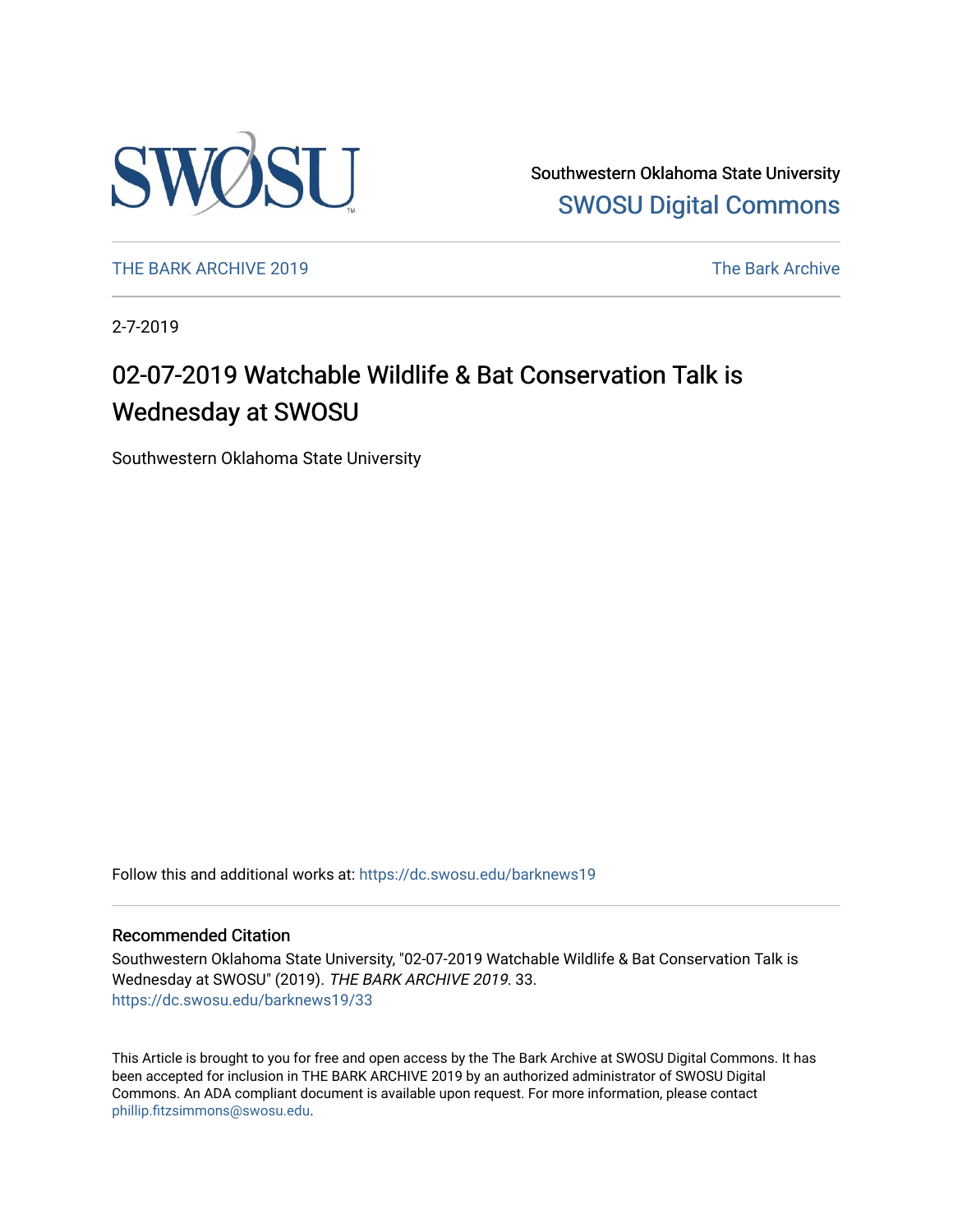

7 February, 2019

## **Watchable Wildlife & Bat Conservation Talk is Wednesday at SWOSU**

Watchable wildlife and bat conservation is the focus of a J.D. Maness Biology Seminar Series planned Wednesday, February 13, at Southwestern Oklahoma State University in Weatherford.

Melynda Hickman of the Oklahoma Department of Wildlife Conservation will talk at 4 p.m. in Room 212 of the Science Building. Hickman is a wildlife diversity biologist.

Dr. Rickey Cothran, assistant professor in the SWOSU Department of Biological Sciences, said the public is invited to the free presentation.

| Academics                | D |
|--------------------------|---|
| Administration           | D |
| Alumni and Foundation    | D |
| Community                | D |
| Events                   | D |
| <b>Faculty and Staff</b> | D |
| Miscellaneous            | D |
| Sayre                    | D |
| <b>Students</b>          | D |
|                          |   |

#### **Archive Links**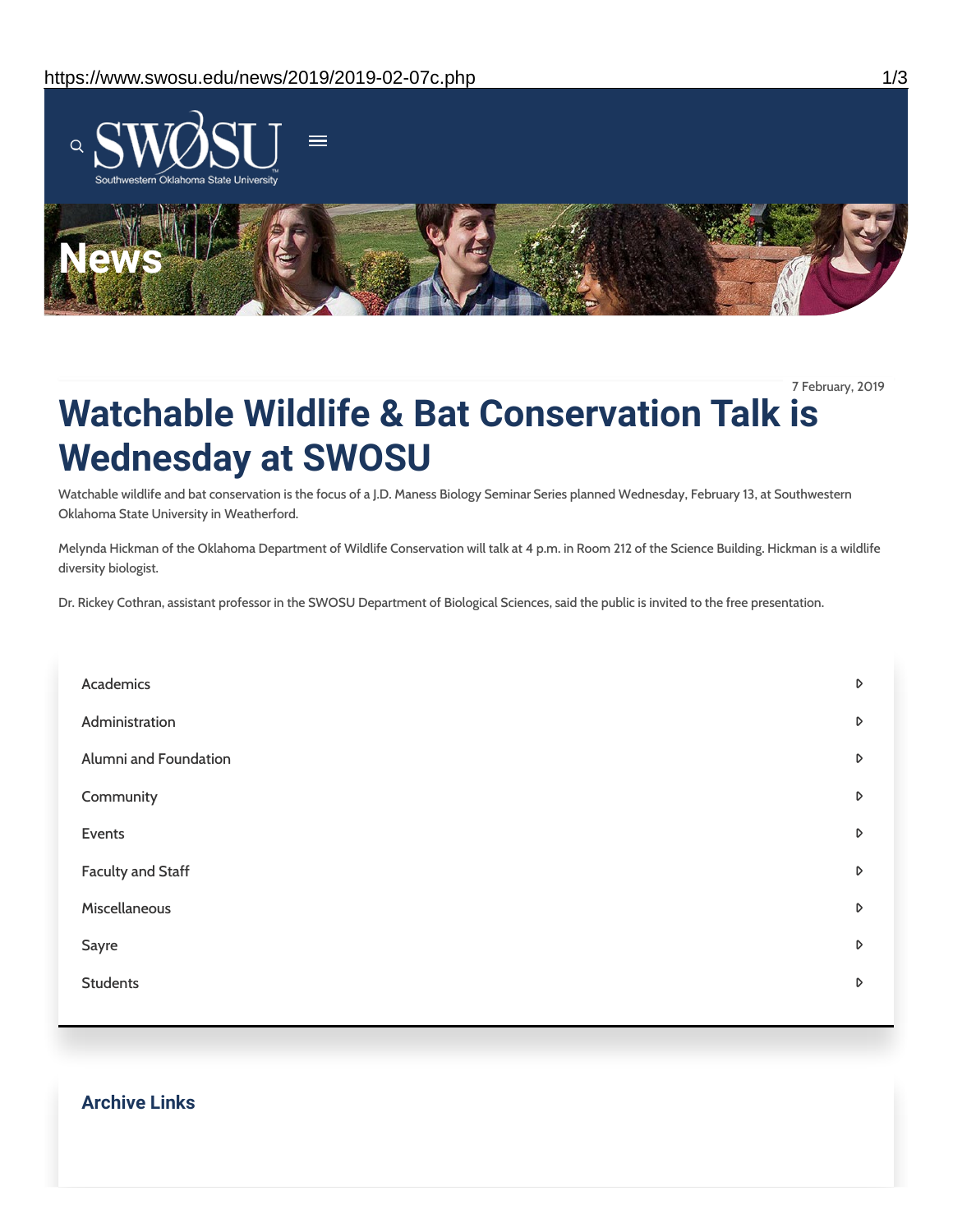| 2018    | D |
|---------|---|
| 2019    | D |
| 2020    | D |
| Archive | D |
|         |   |

# SWØSU

#### Weatherford Campus

100 Campus Drive Weatherford, OK 73096

#### Sayre Campus

409 E Mississippi Ave Sayre, OK 73662

fyom

Connect to Us

Contact [Information](https://www.swosu.edu/about/contact.php)

[University/Facility](https://www.swosu.edu/about/operating-hours.php) Hours

[Campus](https://map.concept3d.com/?id=768#!ct/10964,10214,10213,10212,10205,10204,10203,10202,10136,10129,10128,0,31226,10130,10201,10641,0) Map

Give to [SWOSU](https://standingfirmly.com/donate)

Shop [SWOSU](https://shopswosu.merchorders.com/)